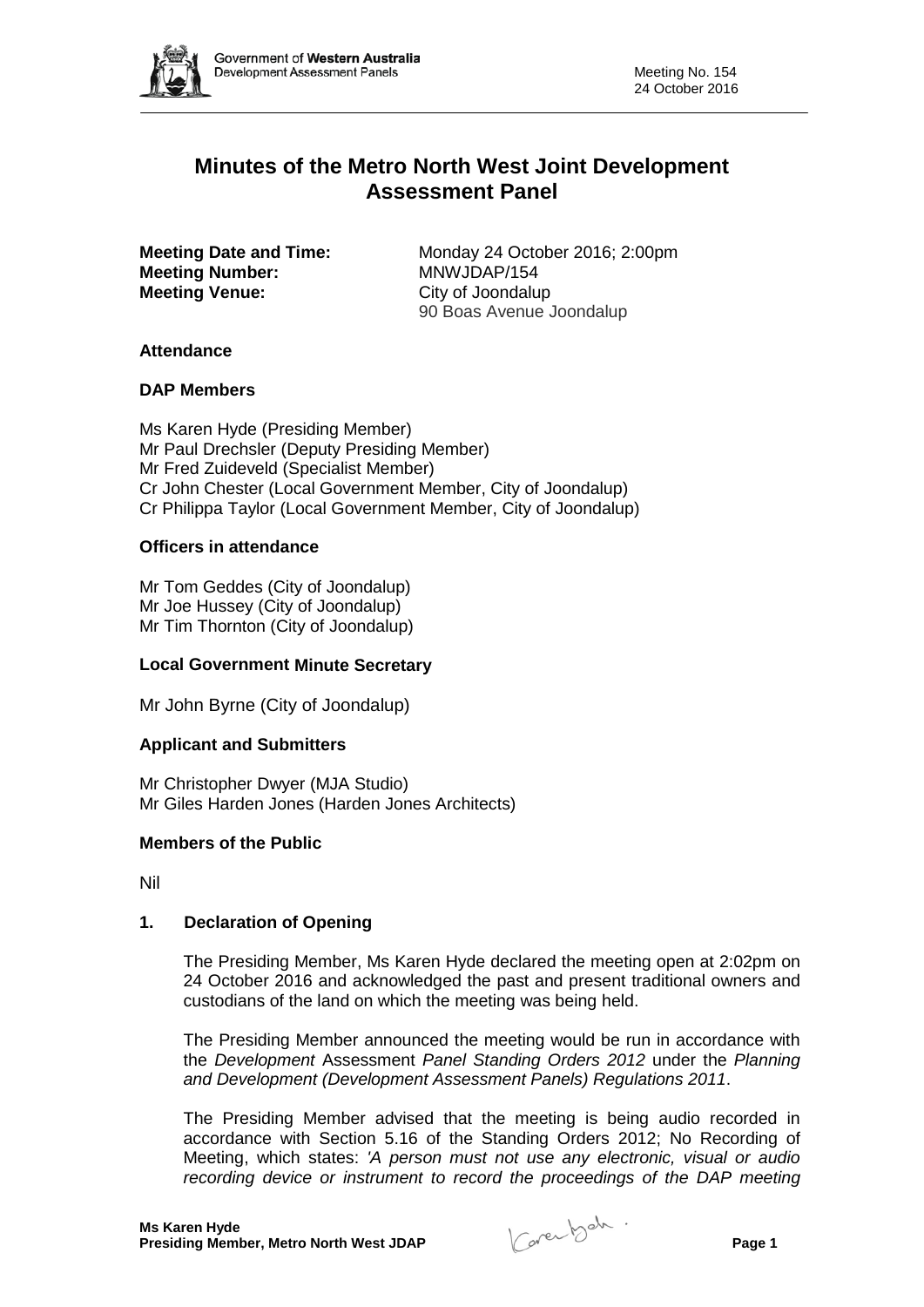

*unless the Presiding Member has given permission to do so.'* The Presiding Member granted permission for the minute taker to record proceedings for the purpose of the minutes only.

# **2. Apologies**

Nil

# **3. Members on Leave of absence**

Nil

## **4. Noting of minutes**

Minutes of the Metro North West JDAP meeting no.153 held on 18 October 2016 were not available for noting at the time of meeting.

## **5. Declaration of Due Consideration**

All members declared that they had duly considered the documents.

## **6. Disclosure of interests**

Nil

### **PROCEDURAL MOTION**

**Moved by:** Ms Karen Hyde **Seconded by:** Mr Paul Drechsler

That the application at Item 9.1 be heard prior to the application at Item 8.1.

## **The Procedural Motion was put and CARRIED UNANIMOUSLY.**

## **7. Deputations and presentations**

**7.1** Mr Christopher Dwyer (MJA Studio) addressed the DAP for the application at Item 8.1.

## *The presentation at Item 7.1 was heard prior to the application at Item 8.1.*

## **8. Form 1 - Responsible Authority Reports – DAP Application**

Application Details: 22 Multiple Dwellings Applicant: MJA Studio<br>
Owner: CCW Childr Responsible authority: City of Joondalup<br>DoP File No: DAP/16/01089

**8.1** Property Location: Lot 703 (50) Marri Road, Duncraig CCW Children's Fund Pty Ltd DAP/16/01089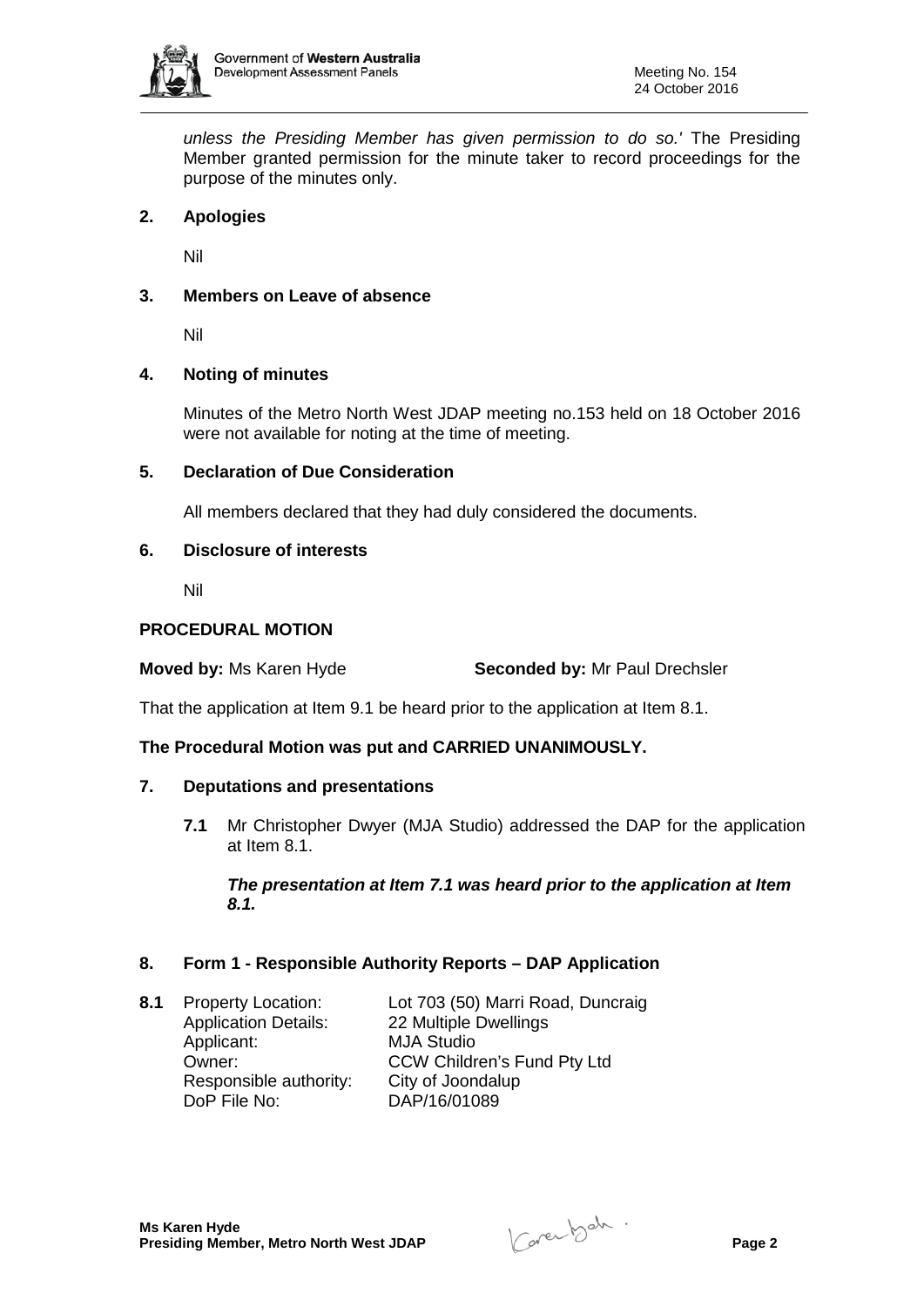

# **REPORT RECOMMENDATION / PRIMARY MOTION**

**Moved by:** Cr John Chester **Seconded by:** Cr Philippa Taylor

That the Metro North-West JDAP resolves to:

**Approve** DAP Application reference DAP/16/01089 and accompanying plans A1.1- A1.10, in accordance with Schedule 2, Clause 68(2) of the *Planning and Development (Local Planning Schemes) Regulations 2015*, subject to the following conditions:

### **Conditions**

- 1. This decision constitutes planning approval only and is valid for a period of two (2) years from the date of approval. If the subject development is not substantially commenced within the two year period, the approval shall lapse and be of no further effect.
- 2. A Construction Management Plan being submitted to and approved by the City prior to the commencement of development. The management plan shall detail how it is proposed to manage:
	- all forward works for the site:
	- the delivery of materials and equipment to the site;
	- the storage of materials and equipment on the site;
	- the parking arrangements for the contractors and subcontractors;
	- retention and protection of trees within the verge during construction
	- the management of sand and dust during the construction process;
	- other matters likely to impact on the surrounding properties.

All development shall be undertaken in accordance with this plan.

- 3. All stormwater shall be collected on-site and disposed of in a manner acceptable to the City.
- 4. The car parking bays, driveways and access points shown on the approved plans are to be designed, constructed, drained and marked in accordance with the Australian Standard for Off-street Car Parking (AS/NZS2890.1 2004) and shall thereafter maintained to the satisfaction of the City.
- 5. Bicycle parking facilities shall be provided in accordance with the Australian Standard for Off-street Car parking – Bicycles (AS2890.3-1993) prior to the development first being occupied.
- 6. A Refuse Management Plan indicating the method of rubbish collection is to be submitted to and approved by the City, prior to occupation of the development. All refuse management shall thereafter be undertaken in accordance with this plan.
- 7. Any proposed external building plant, including air conditioning units, piping, ducting and water tanks, being located so as to minimise any visual and noise impact on surrounding landowners, and screened from view from the street, and where practicable from adjoining buildings, with a plan detailing of the location of such plant being submitted for approval by the City prior to the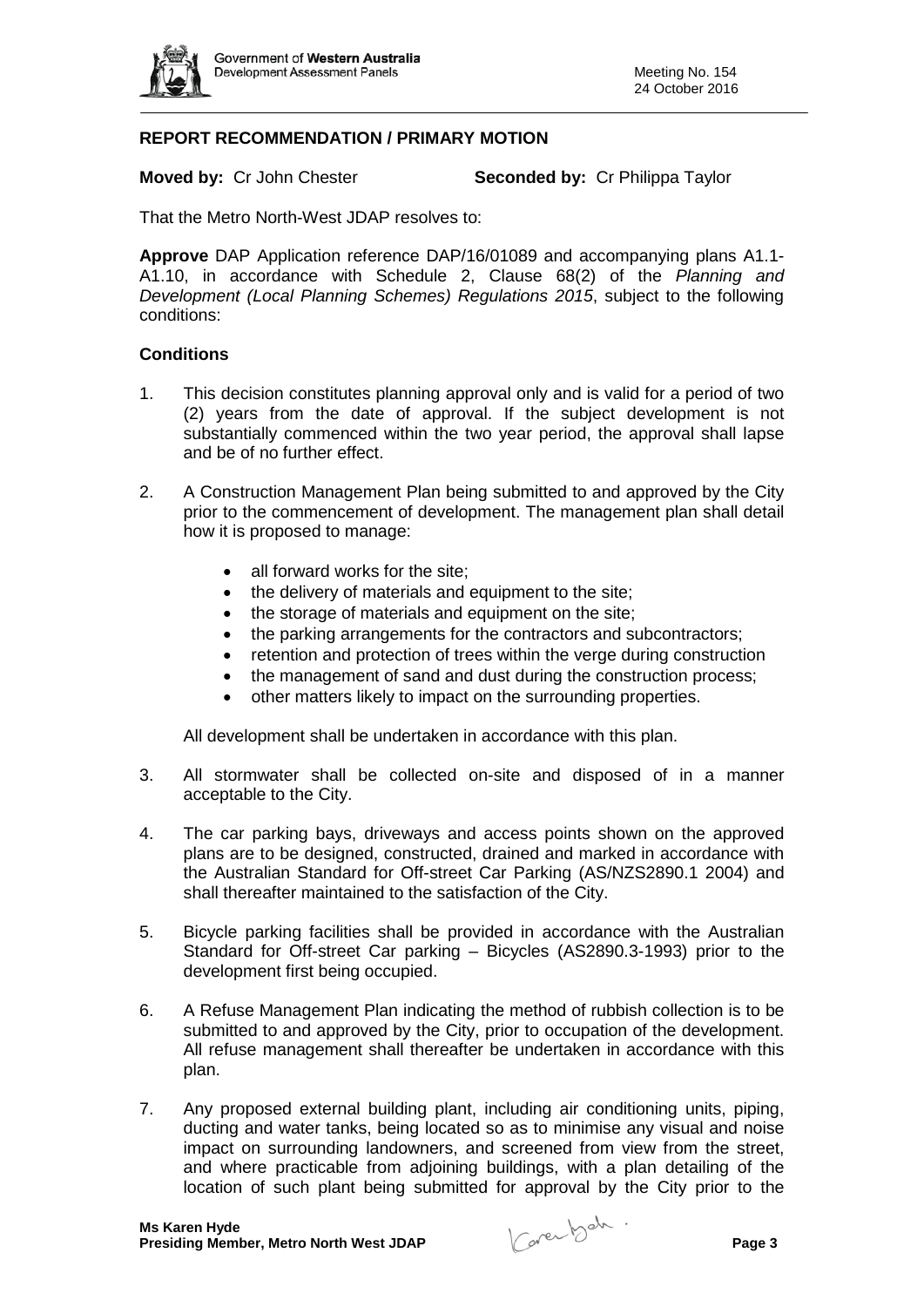

commencement of development. The plant shall be established and maintained in accordance with this plan.

- 8. A full schedule of colours and materials for all exterior parts to the building, including details of the northern and southern facades, is to be submitted to and approved by the City prior to the commencement of development. Development shall be in accordance with the approved schedule and all external materials and finishes shall be maintained to a high standard to the satisfaction of the City.
- 9. No obscure or reflective glazing is permitted to ground floor building facades.
- 10. Detailed landscaping plans shall be submitted to and approved by the City prior to the commencement of development. These landscaping plans are to indicate the proposed landscaping treatment(s) of the subject site and the adjoining road verge(s), and shall:
	- Be drawn at an appropriate scale of either 1:100, 1:200 or 1:500;
	- Provide all details relating to paving, treatment of verges and tree planting;
	- Show spot levels and/or contours of the site;
	- Be based on water sensitive urban design principles to the satisfaction of the City;
	- Be based on Designing out Crime principles to the satisfaction of the City; and
	- Show all irrigation design details.
- 11. Landscaping and reticulation shall be established in accordance with the approved landscaping plans, Australian Standards and best trade practice prior to the development first being occupied and thereafter maintained to the satisfaction of the City.
- 12. Clothes-drying areas/facilities shall be screened from view from the primary and secondary streets.

#### Advice Notes

- 1. Further to condition (1), where an approval has so lapsed, no development shall be carried out without the further approval of the City having first being sought and obtained.
- 2. The applicant/builder is advised that there is an obligation to design and construct the premises in compliance with the requirements of the *Environmental Protection Act 1986* and the *Environmental Protection (Noise) Regulations 1997*.
- 3. All Bin Storage Areas are to be designed and equipped to the satisfaction of the City. Each bin area shall be provided with a hose cock and have a concrete floor graded to a 100mm industrial floor waste gully connected to sewer.
- 4. Any mechanical ventilation for the development shall comply with *Australian Standard 1668.2, Australian Standard 3666* and the *Health (Air Handling and Water Systems) Regulations 1994.*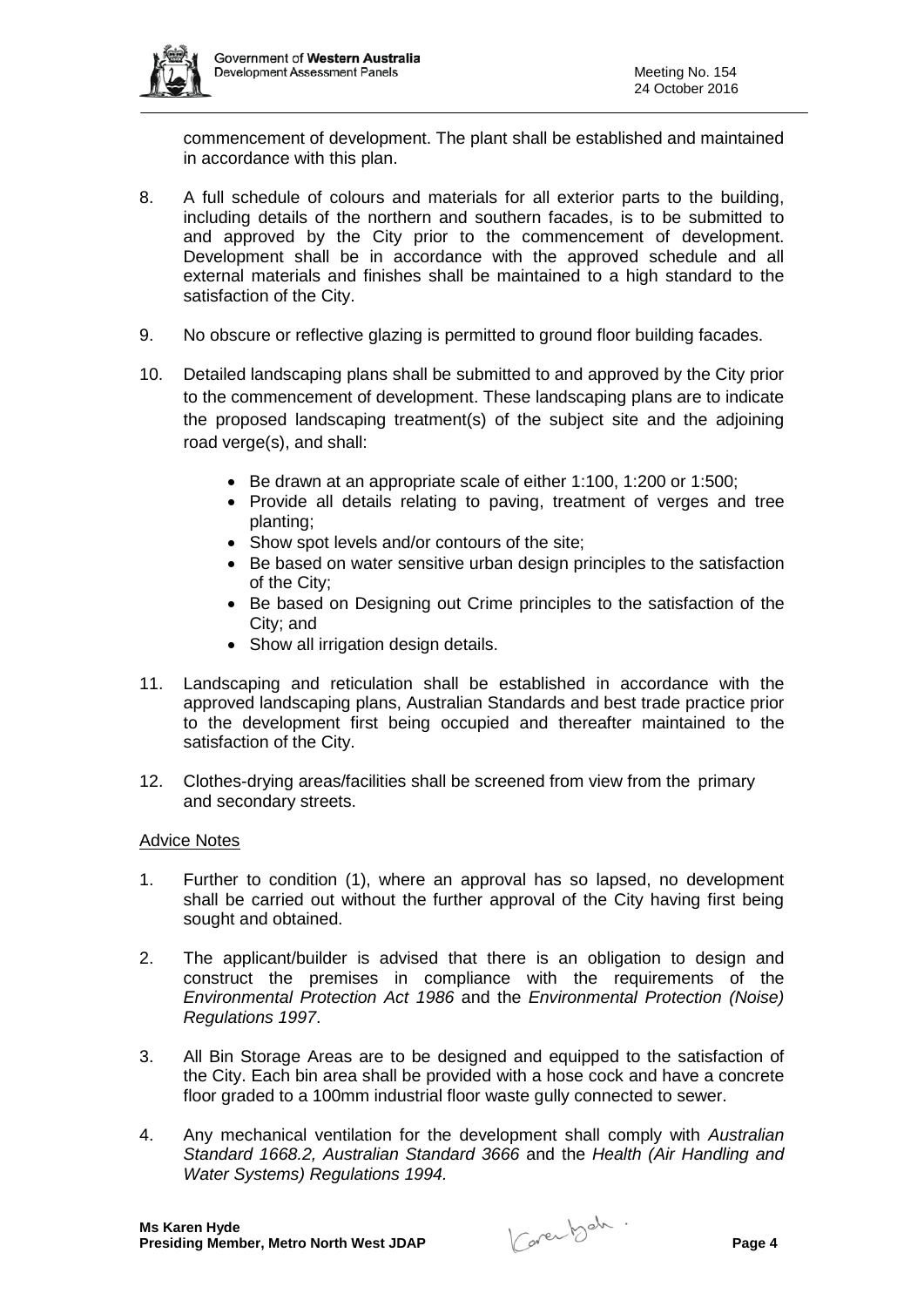

- 5. The development shall comply with the *Sewerage (Lighting, Ventilation and Construction) Regulations 1971.*
- 6. Laundry areas are to be provided with a floor waste in accordance with the City's Health Local Law. In addition to having mechanical ventilation it is recommended that laundry areas be provided with condensation dryers to minimise the likelihood of mould occurring.

### **AMENDING MOTION**

**Moved by:** Ms Karen Hyde **Seconded by:** Mr Paul Drechsler

That the following words be added to Condition No. 4:

"*The applicant to clearly indicate disabled access between the footpath and entry."*

Condition 4 to now read as follows;

*"The car parking bays, driveways and access points shown on the approved plans are to be designed, constructed, drained and marked in accordance with the Australian Standard for Off-street Car Parking (AS/NZS2890.1 2004) and shall thereafter maintained to the satisfaction of the City. The applicant to clearly indicate disabled access between the footpath and entry."*

**REASON: There was a need to delineate the disabled access way through the visitor car park.**

**The Amending Motion was put and CARRIED UNANIMOUSLY.**

### **AMENDING MOTION**

**Moved by:** Ms Karen Hyde **Seconded by:** Mr Paul Drechsler

That the word "*shade*" be added before the word 'tree' in dot point two of Condition No. 10.

Condition 10 to now read as follows;

*"Detailed landscaping plans shall be submitted to and approved by the City prior to the commencement of development. These landscaping plans are to indicate the proposed landscaping treatment(s) of the subject site and the adjoining road verge(s), and shall:*

- *Be drawn at an appropriate scale of 1:100, 1:200 or 1:500;*
- *Provide all details relating to paving, treatment of verges and shade tree planting;*
- *Show spot levels and/or contours of the site;*
- *Be based on water sensitive urban design principles to the satisfaction of the City;*
- *Be based on Designing out Crime principles to the satisfaction of the City; and*
- *Show all irrigation design details."*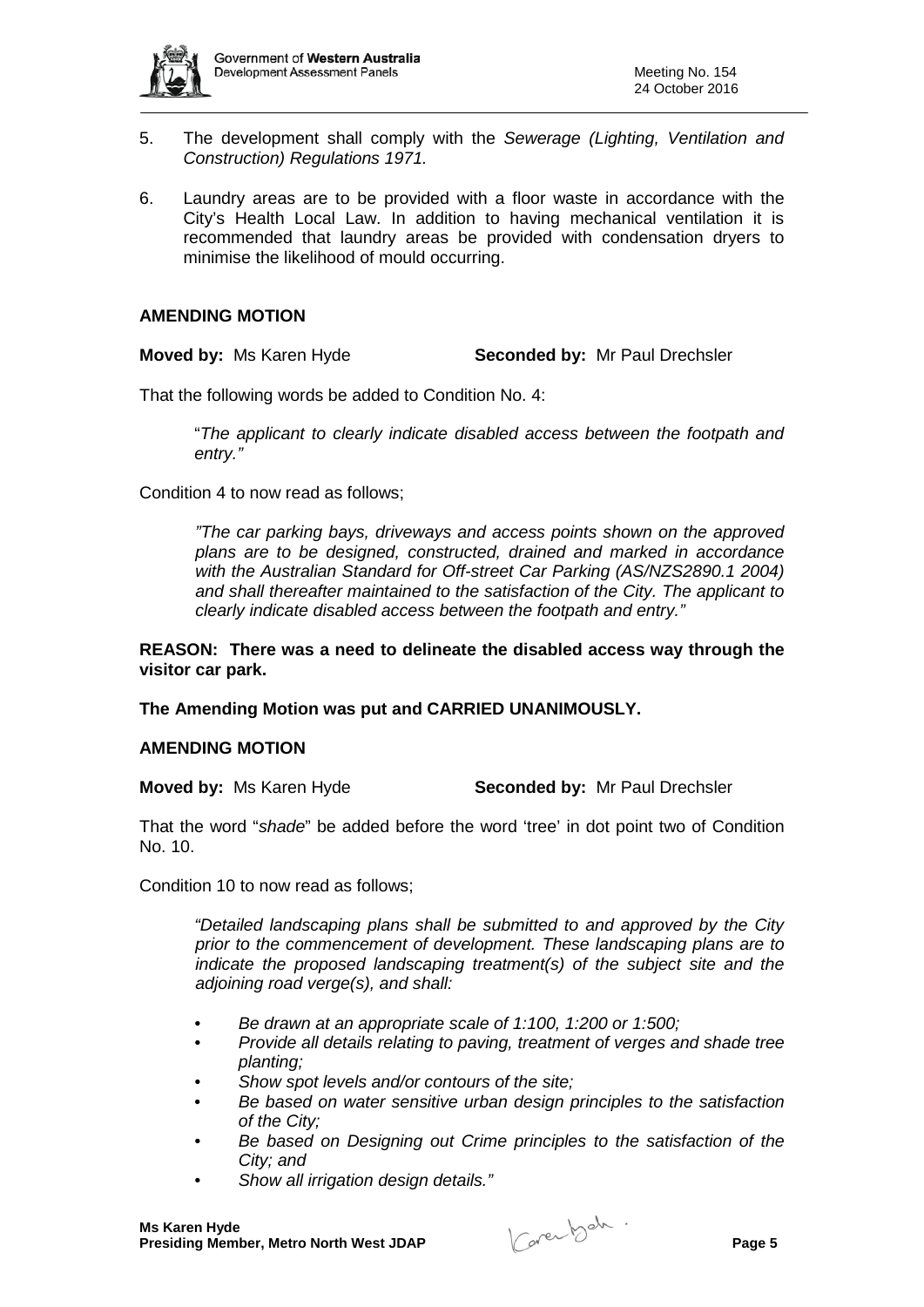

**REASON: The inclusion of the word "shade" better reflected the intent of the report for tree plantings to provide suitable shade coverage.**

## **The Amending Motion was put and CARRIED UNANIMOUSLY.**

## **PRIMARY MOTION (AS AMENDED)**

That the Metro North-West JDAP resolves to:

**Approve** DAP Application reference DAP/16/01089 and accompanying plans A1.1-A1.10, in accordance with Schedule 2, Clause 68(2) of the *Planning and Development (Local Planning Schemes) Regulations 2015*, subject to the following conditions:

## **Conditions**

- 1. This decision constitutes planning approval only and is valid for a period of two (2) years from the date of approval. If the subject development is not substantially commenced within the two year period, the approval shall lapse and be of no further effect.
- 2. A Construction Management Plan being submitted to and approved by the City prior to the commencement of development. The management plan shall detail how it is proposed to manage:
	- all forward works for the site;
	- the delivery of materials and equipment to the site;
	- the storage of materials and equipment on the site;
	- the parking arrangements for the contractors and subcontractors;
	- retention and protection of trees within the verge during construction:
	- the management of sand and dust during the construction process;
	- other matters likely to impact on the surrounding properties.

All development shall be undertaken in accordance with this plan.

- 3. All stormwater shall be collected on-site and disposed of in a manner acceptable to the City.
- 4. The car parking bays, driveways and access points shown on the approved plans are to be designed, constructed, drained and marked in accordance with the Australian Standard for Off-street Car Parking (AS/NZS2890.1 2004) and shall thereafter maintained to the satisfaction of the City. The applicant to clearly indicate disabled access between the footpath and entry.
- 5. Bicycle parking facilities shall be provided in accordance with the Australian Standard for Off-street Car parking – Bicycles (AS2890.3-1993) prior to the development first being occupied.
- 6. A Refuse Management Plan indicating the method of rubbish collection is to be submitted to and approved by the City, prior to occupation of the development. All refuse management shall thereafter be undertaken in accordance with this plan.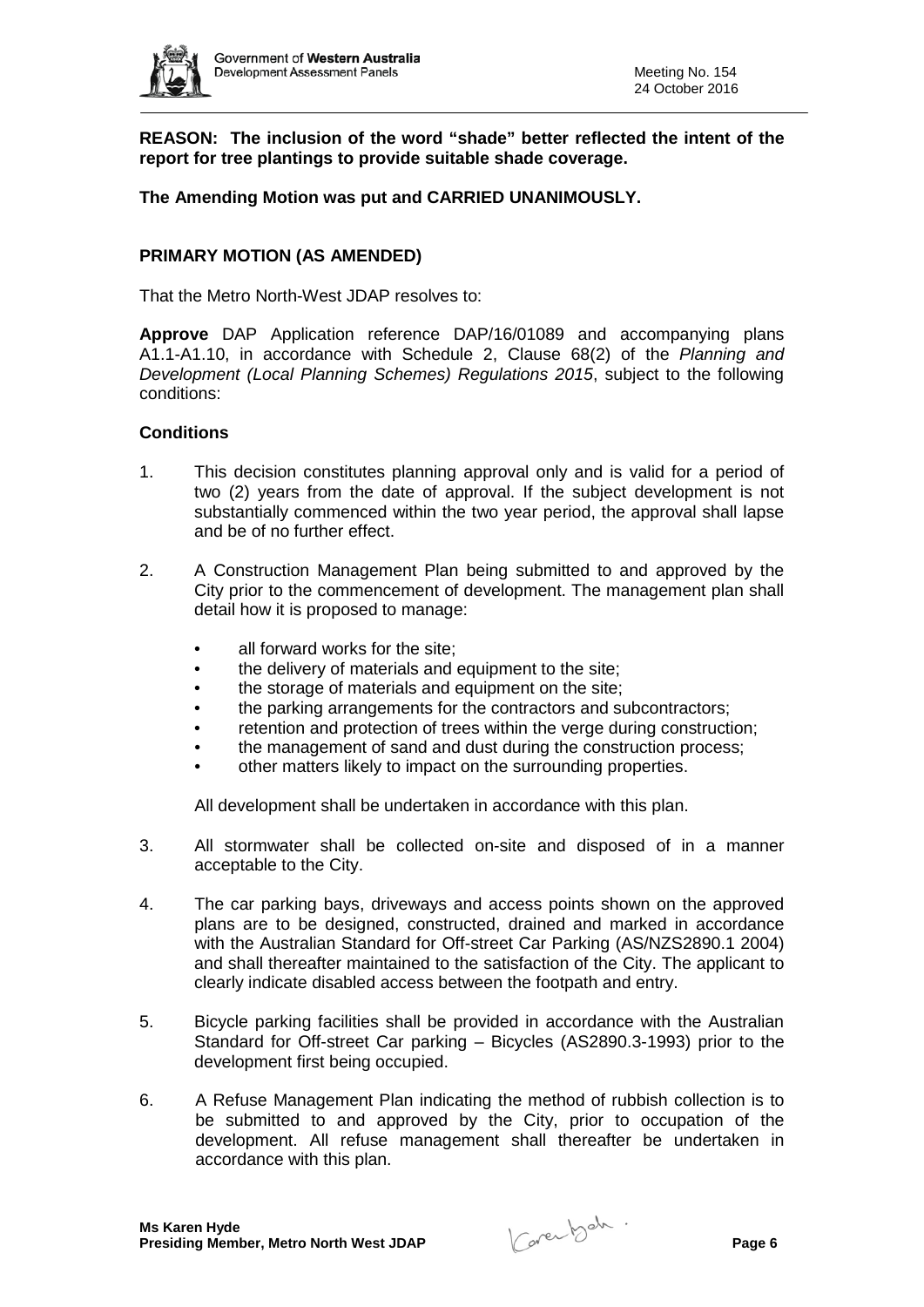

- 7. Any proposed external building plant, including air conditioning units, piping, ducting and water tanks, being located so as to minimise any visual and noise impact on surrounding landowners, and screened from view from the street, and where practicable from adjoining buildings, with a plan detailing of the location of such plant being submitted for approval by the City prior to the commencement of development. The plant shall be established and maintained in accordance with this plan.
- 8. A full schedule of colours and materials for all exterior parts to the building, including details of the northern and southern facades, is to be submitted to and approved by the City prior to the commencement of development. Development shall be in accordance with the approved schedule and all external materials and finishes shall be maintained to a high standard to the satisfaction of the City.
- 9. No obscure or reflective glazing is permitted to ground floor building facades.
- 10. Detailed landscaping plans shall be submitted to and approved by the City prior to the commencement of development. These landscaping plans are to indicate the proposed landscaping treatment(s) of the subject site and the adjoining road verge(s), and shall:
	- Be drawn at an appropriate scale of 1:100, 1:200 or 1:500;
	- Provide all details relating to paving, treatment of verges and shade tree planting;
	- Show spot levels and/or contours of the site;
	- Be based on water sensitive urban design principles to the satisfaction of the City;
	- Be based on Designing out Crime principles to the satisfaction of the City; and
	- Show all irrigation design details.
- 11. Landscaping and reticulation shall be established in accordance with the approved landscaping plans, Australian Standards and best trade practice prior to the development first being occupied and thereafter maintained to the satisfaction of the City.
- 12. Clothes-drying areas/facilities shall be screened from view from the primary and secondary streets.

## **Advice Notes**

- 1. Further to condition (1), where an approval has so lapsed, no development shall be carried out without the further approval of the City having first being sought and obtained.
- 2. The applicant/builder is advised that there is an obligation to design and construct the premises in compliance with the requirements of the *Environmental Protection Act 1986* and the *Environmental Protection (Noise) Regulations 1997*.
- 3. All Bin Storage Areas are to be designed and equipped to the satisfaction of the City. Each bin area shall be provided with a hose cock and have a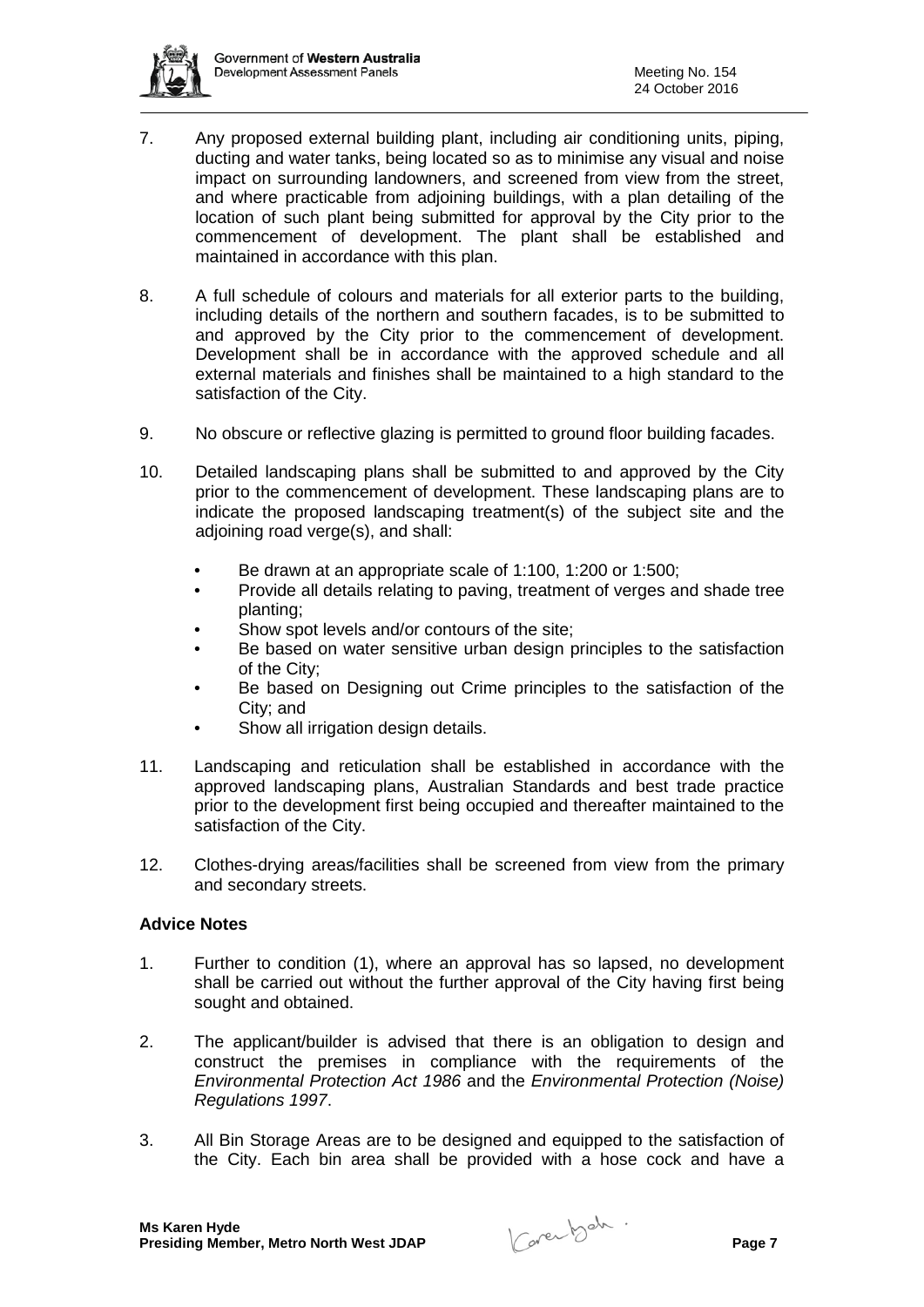

concrete floor graded to a 100mm industrial floor waste gully connected to sewer.

- 4. Any mechanical ventilation for the development shall comply with *Australian Standard 1668.2, Australian Standard 3666* and the *Health (Air Handling and Water Systems) Regulations 1994.*
- 5. The development shall comply with the *Sewerage (Lighting, Ventilation and Construction) Regulations 1971.*
- 6. Laundry areas are to be provided with a floor waste in accordance with the City's Health Local Law. In addition to having mechanical ventilation it is recommended that laundry areas be provided with condensation dryers to minimise the likelihood of mould occurring.

**REASON: In accordance with details contained in the Responsible Authority Report Recommendation.** 

**The Primary Motion (as amended) was put and CARRIED UNANIMOUSLY.**

**9. Form 2 – Responsible Authority Reports - Amending or cancelling DAP development approval**

| <b>9.1</b> Property Location: | Lot 28 (46) Angove Drive, Hillarys                |
|-------------------------------|---------------------------------------------------|
| <b>Application Details:</b>   | Proposed additions and modifications to previous  |
|                               | approval for a three storey mixed use development |
| Applicant:                    | <b>Harden Jones Architects</b>                    |
| Owner:                        | Paltara Pty Ltd                                   |
| Responsible authority:        | City of Joondalup                                 |
| DoP File No:                  | DAP/15/00754                                      |
|                               |                                                   |

#### **REPORT RECOMMENDATION / PRIMARY MOTION**

**Moved by:** Cr John Chester **Seconded by:** Cr Philippa Taylor

That the Metro North-West JDAP resolves to:

- 1. **Accept** that the DAP Application reference DAP/15/00754 as detailed on the DAP Form 2 dated 30 August 2016 is appropriate for consideration in accordance with regulation 17 of the *Planning and Development (Development Assessment Panels) Regulations 2011*;
- 2. **Approve**, except for a part of the development specified in the approval, the DAP Application reference DAP/15/00754 as detailed on the DAP Form 2 dated 30 August 2016 and accompanying plans A103, A201, A202, A203 and A301 as set out in attachment 3, in accordance with the provisions of subclause 68(2), 73(b) and 77(4)(b) of the *Planning and Development (Local Planning Schemes) Regulations 2015*, for additions and modifications to a previously approved three storey mixed use development at Lot 28 (46) Angove Drive, Hillarys, subject to: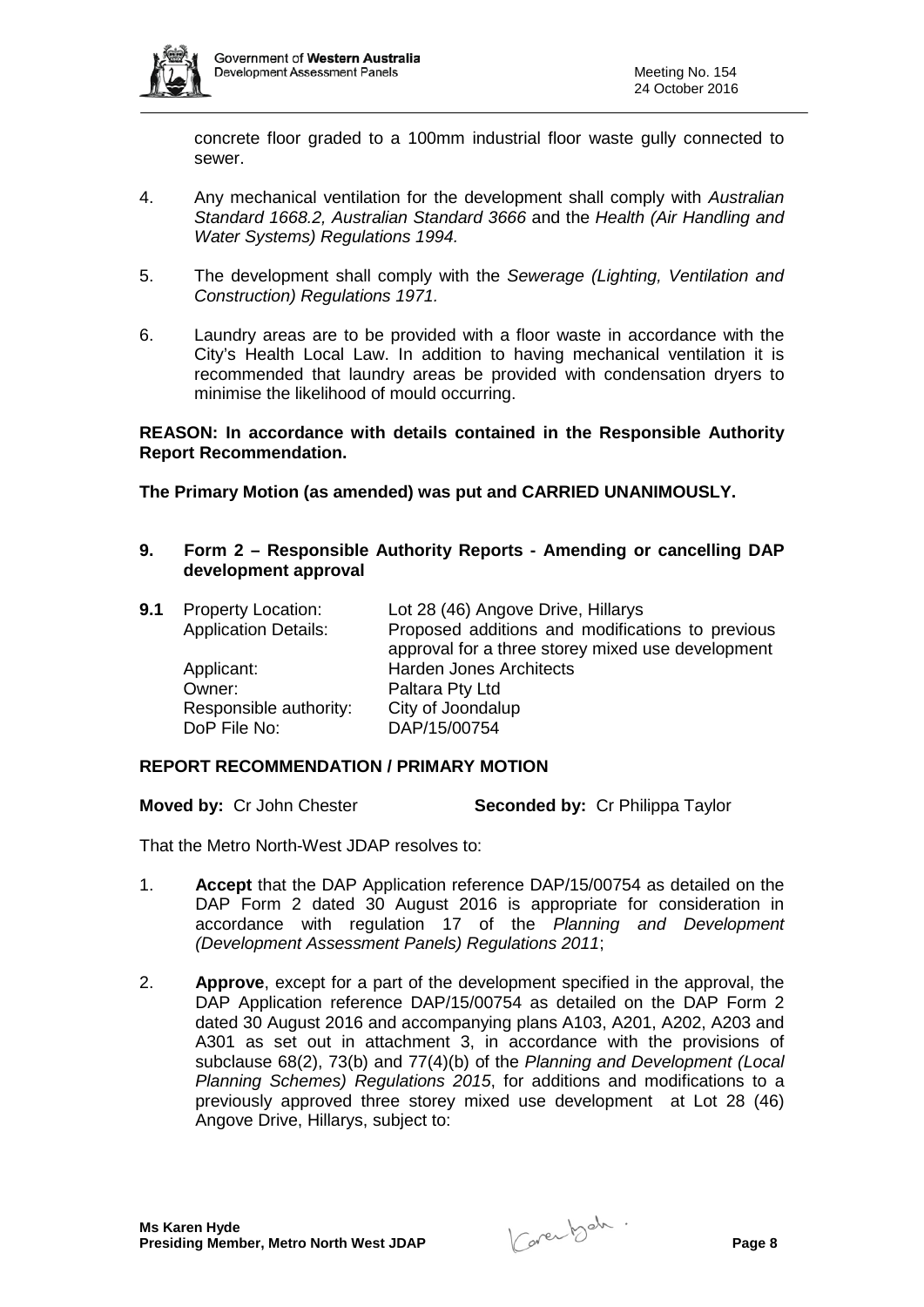

# **Additional Conditions**

- 1. In accordance with Clause 73(b) of the *Planning and Development (Local Planning Schemes) Regulations 2015* this approval relates to the proposed 'tenancy 2 change of use from 'Shop' and 'Office' to 'Medical Centre', 'additional windows to units 104, 201 and 207 and 'enlargement to the tenancy 1 cafe alfresco area' only, as indicated on the approved plans. It does not relate to 'Western Power substation and switchgear enclosure', or any other development on the lot.
- 2. The commercial parking bays located on-site are to be unsecured and available for use by customers and employees during the operating hours of tenancies 1 and 2, to the satisfaction of the City.
- 3. The on-street parking bays are to be available for use by the general public at all times unless otherwise approved by the City.
- 4. No more than 2 practitioners or professionals generating their own patient load shall be permitted to operate from tenancy 2 at any given time.
- 5. The provisional customer seating within the tenancy 1 cafe dining area shall be limited to a maximum of 75 seats at any given time to the satisfaction of the City. A seating plan shall be submitted to, and approved by the City prior to operation of the cafe.

### **Amended Advice Notes**

- 1. All conditions and requirements detailed on the original approval dated 1 October 2015 shall remain unless altered by this application.
- 2. The tenancy indicated as 'Physiotherapist' on the approved plans is approved as a 'Medical Centre' as defined by the City of Joondalup District Planning Scheme No. 2.
- 3. The City of Joondalup District Planning Scheme No. 2 defines 'Medical Centre' as "premises, other than a hospital, used by one or more health consultant(s) for the investigation or treatment of human injuries or ailments and for general outpatient care (including preventative care, diagnosis, medical and surgical treatment, and counselling)."

#### **AMENDING MOTION**

**Moved by:** Cr John Chester **Seconded by:** Cr Philippa Taylor

That an additional amended advice note No. 4 be added to read as follows;

"*That the applicant makes every effort to articulate the eastern elevation to reduce its starkness*".

**REASON: It was considered that additional articulation was required to soften the appearance of the eastern elevation to neighbouring property owners.**

**The Amending Motion was put and CARRIED UNANIMOUSLY.**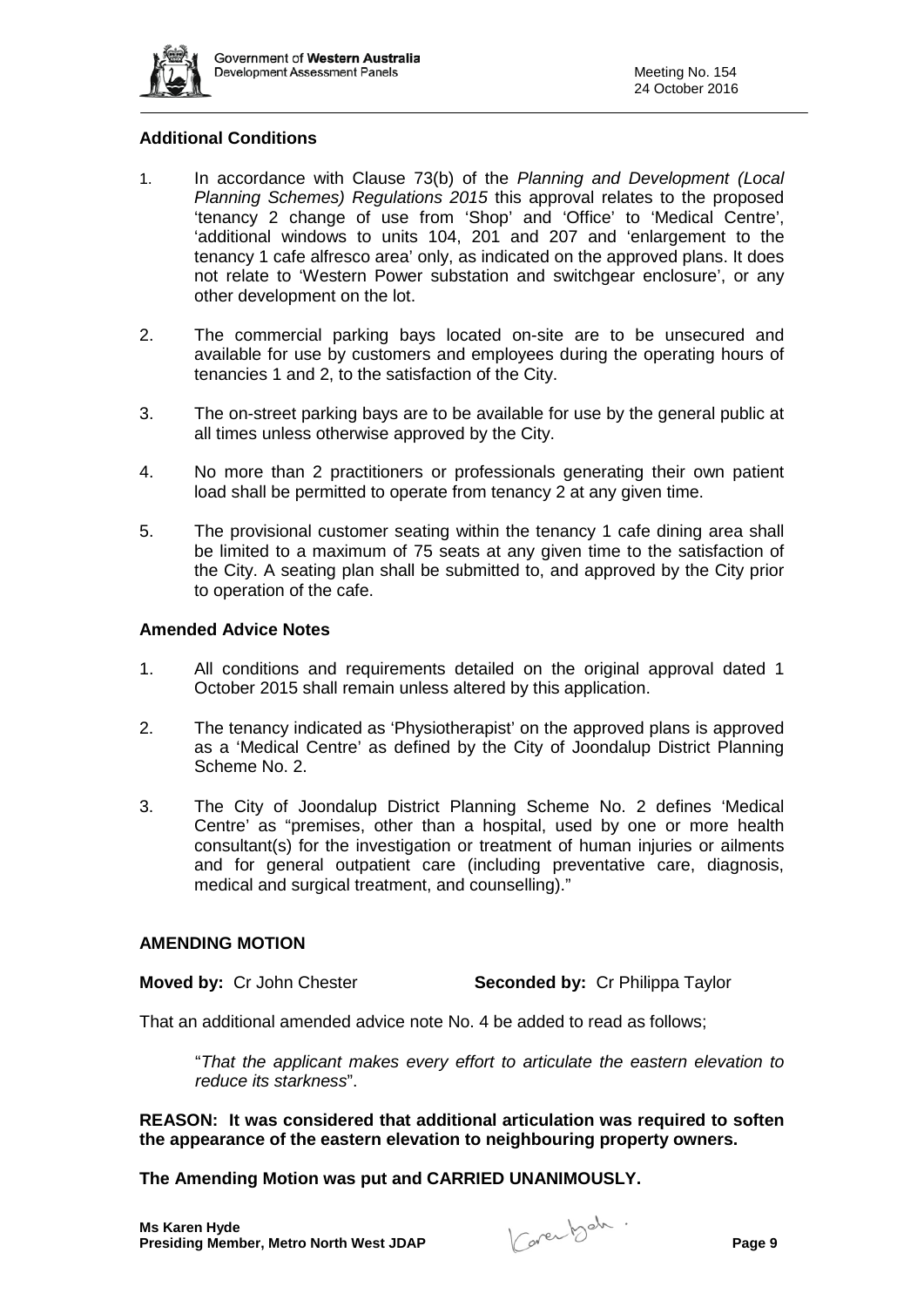

# **PRIMARY MOTION (AS AMENDED)**

That the Metro North-West JDAP resolves to:

- 1. **Accept** that the DAP Application reference DAP/15/00754 as detailed on the DAP Form 2 dated 30 August 2016 is appropriate for consideration in accordance with regulation 17 of the *Planning and Development (Development Assessment Panels) Regulations 2011*;
- 2. **Approve**, except for a part of the development specified in the approval, the DAP Application reference DAP/15/00754 as detailed on the DAP Form 2 dated 30 August 2016 and accompanying plans A103, A201, A202, A203 and A301 as set out in attachment 3, in accordance with the provisions of subclause 68(2), 73(b) and 77(4)(b) of the *Planning and Development (Local Planning Schemes) Regulations 2015*, for additions and modifications to a previously approved three storey mixed use development at Lot 28 (46) Angove Drive, Hillarys, subject to:

### **Additional Conditions**

- 1. In accordance with Clause 73(b) of the *Planning and Development (Local Planning Schemes) Regulations 2015* this approval relates to the proposed 'tenancy 2 change of use from 'Shop' and 'Office' to 'Medical Centre', 'additional windows to units 104, 201 and 207 and 'enlargement to the tenancy 1 cafe alfresco area' only, as indicated on the approved plans. It does not relate to 'Western Power substation and switchgear enclosure', or any other development on the lot.
- 2. The commercial parking bays located on-site are to be unsecured and available for use by customers and employees during the operating hours of tenancies 1 and 2, to the satisfaction of the City.
- 3. The on-street parking bays are to be available for use by the general public at all times unless otherwise approved by the City.
- 4. No more than 2 practitioners or professionals generating their own patient load shall be permitted to operate from tenancy 2 at any given time.
- 5. The provisional customer seating within the tenancy 1 cafe dining area shall be limited to a maximum of 75 seats at any given time to the satisfaction of the City. A seating plan shall be submitted to, and approved by the City prior to operation of the cafe.

#### **Amended Advice Notes**

- 1. All conditions and requirements detailed on the original approval dated 1 October 2015 shall remain unless altered by this application.
- 2. The tenancy indicated as 'Physiotherapist' on the approved plans is approved as a 'Medical Centre' as defined by the City of Joondalup District Planning Scheme No. 2.
- 3. The City of Joondalup District Planning Scheme No. 2 defines 'Medical Centre' as "premises, other than a hospital, used by one or more health